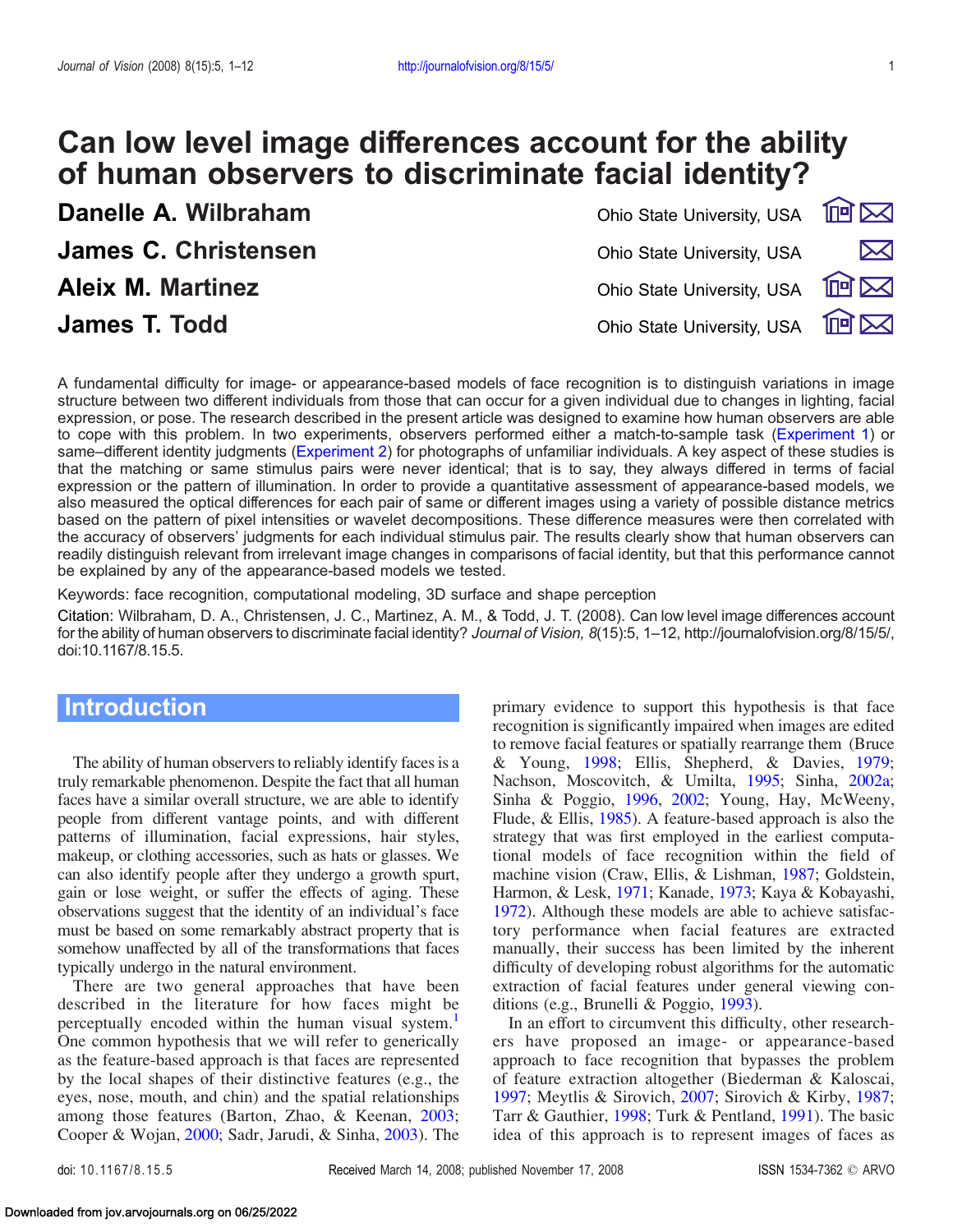<span id="page-1-0"></span>arrays of pixel intensities or wavelet outputs that are analogous to the response patterns of photoreceptors on the retina or simple cells in V1. Recognition is achieved by comparing images to stored templates using a suitable metric such as Euclidean distance. Because appearancebased representations generally result in an excessive number of dimensions, it is common for these models to employ a data reduction algorithm such as principal components analysis (PCA), which can reduce the number of dimensions by two or three orders of magnitude, yet still account for almost all of the variance among the set of images to be represented. The primary advantage of appearance-based models relative to feature-based approaches is that they are mathematically well specified and can therefore be implemented as actual working models without requiring human intervention for the extraction of meaningful features.

There is some research to suggest that these appearancebased algorithms might also be considered as viable models of human face recognition. One of the primary limitations of appearance-based algorithms is that they have difficulty coping with image differences that are irrelevant to an individual's identity, such as those resulting from changes in illumination, facial expression, or pose. Empirical studies have shown, however, that human facial identity judgments are also impaired by these irrelevant image changes (Braje, [2003;](#page-9-0) Braje, Kersten, Tarr, & Troje, [1998](#page-9-0); Hill & Bruce, [1991,](#page-10-0) [1996](#page-10-0); Hill, Schyns, & Akamatsu, [1997;](#page-10-0) Liu & Chaudhuri, [2002](#page-10-0); O'Toole, Edelman, & Bülthoff, [1998](#page-10-0); Tarr, Kersten, & Bülthoff, [1998](#page-11-0); Troje & Bülthoff, 1998), thus suggesting that the performance of these algorithms is similar to that of human observers. Of particular interest in this regard is that line drawings of famous faces, which isolate the information that is most relevant for feature-based approaches, produce much lower recognition rates than is typically obtained with photographs (Benson & Perrett, [1994;](#page-9-0) Davies, Ellis, & Shepherd, [1978;](#page-10-0) Rhodes, Brennan, & Carey, [1987\)](#page-10-0). Although these findings may appear at first blush to provide strong empirical support for an appearance-based model of human face recognition, the impact of this evidence is muddled by the absence of quantitative measures to evaluate differences among the facial images observers are asked to judge. The results show clearly that recognition is impaired by irrelevant image changes, but it has not yet been determined if the magnitude of these impairments is consistent with those that would be expected based on current computational algorithms.

There are two important issues that need to be considered in order to provide a quantitative evaluation of appearance-based algorithms as potential models of human face recognition. First, it is important to keep in mind that there are many possible methods for measuring image differences that have been described in the literature, and there have been no systematic studies to evaluate the extent to which they are consistent with one another. Thus, in order to provide a general assessment of appearance-based approaches, it is necessary to examine a reasonably broad sample of possible similarity metrics.

A second important issue for evaluating the psychological validity of face recognition models is to select a method for comparing their quantitative predictions with the performance of human observers. The most common procedure for accomplishing this goal in prior studies has been to compare the overall percentage of correct responses (Valentin, Abdi, Edelman, & O'Toole, [1997;](#page-11-0) Wallraven, Schwaninger, & Buthoff, [2005\)](#page-11-0). Note, however, that this is a relatively crude criterion, because it is possible for two models to achieve the same overall accuracy with quite different patterns of errors. A more stringent analysis for evaluating face recognition models is to compare their performance with human observers for all of the individual stimuli employed in an experiment in order to demonstrate if the relative difficulty among different stimulus items is the same for the model as it is for observers (Burton, Miller, Bruce, Hancock, & Henderson, [2001\)](#page-9-0).

In light of these observations, the research described in the present article was designed to provide a quantitative assessment of the extent to which appearance-based models can account for the ability of human observers to distinguish images of different individuals under varying conditions of illumination, facial expression, or partial occlusion. A key aspect of these studies is that images depicting the same individual were never identical: They always differed in terms of facial expression or the pattern of illumination. To facilitate subsequent analyses, we also measured the overall similarity of each pair of images the observers were asked to judge using a wide variety of possible distance metrics based on the pattern of pixel intensities or wavelet decompositions. These difference measures were then correlated with the accuracy of observers' judgments for each individual stimulus pair.

### Experiment 1

### Methods

### Apparatus

The experiment was controlled by a Dell Dimension 8300 computer with a 21-inch CRT display. The spatial resolution of the display was  $640 \times 480$  pixels. This display subtended 32 by 24 degrees of visual angle when viewed from a distance of 76 cm. The timing of the experimental displays and response collection were controlled with E-Prime by Psychological Software Tools.

### Stimuli

The faces used in this study were from the AR database (Martinez & Benavente, [1998](#page-10-0)). This database contains full-color photographs of over 100 persons under various conditions. In an attempt to eliminate obvious recognition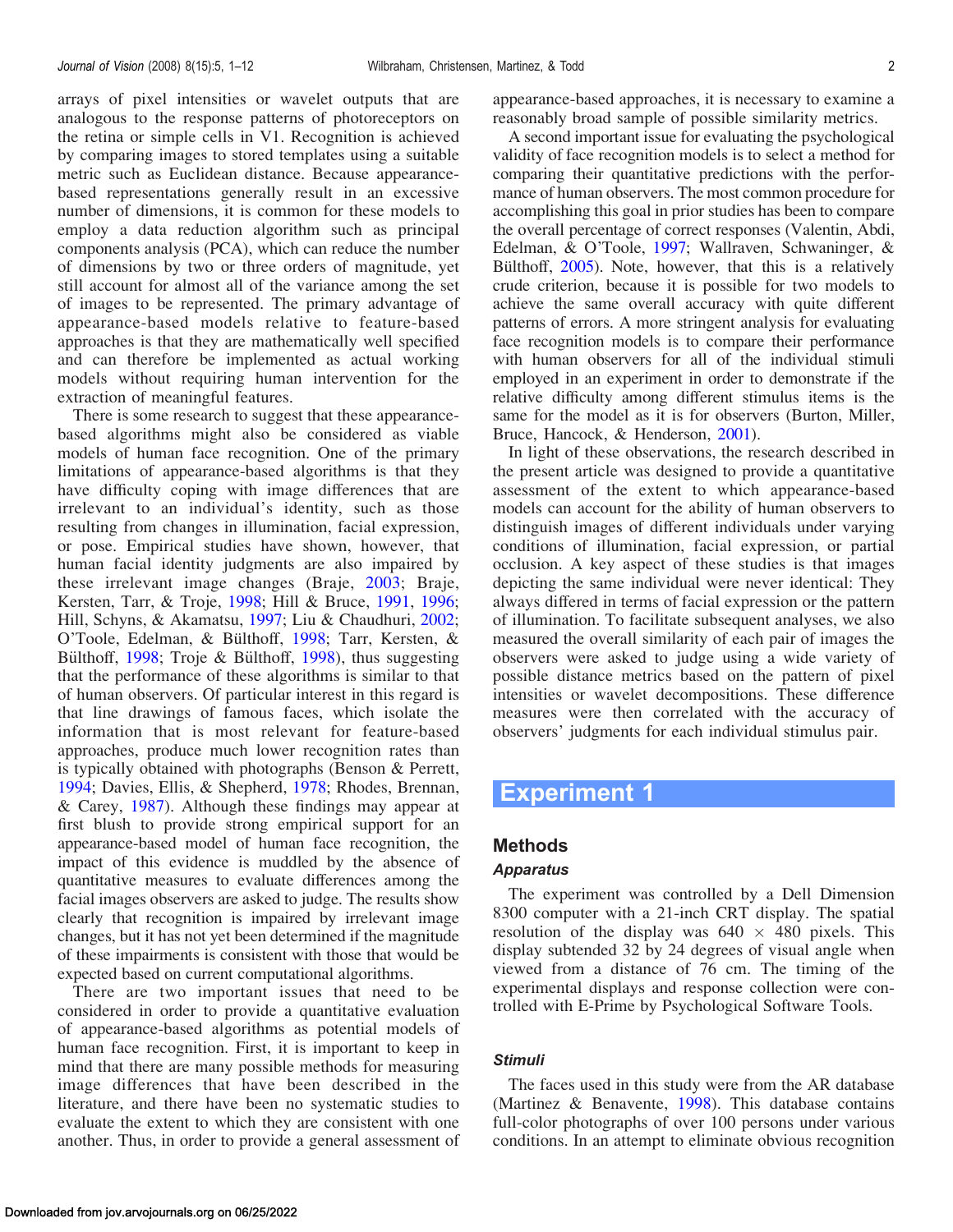cues, we only included photographs of 17 men without facial hair or eyeglasses and with any distinctive moles or acne removed using  $\text{Adobe}^{\circledR}$  Photoshop. Only images of men were used because women's hairstyles and use of cosmetics are often quite distinctive.

The images were pre-processed to simplify subsequent analyses. First, the photographs were converted from RGB to grayscale images. Then the images were normalized, first for orientation by rotating the image such that the eyes share the same vertical position, then for scale by resampling the images to align the mouths, chins, and ears and to fill a frame of  $156 \times 215$  pixels (Martinez, [2003\)](#page-10-0). Finally, to increase contrast and to give all the images the same dynamic range, the histogram equalization algorithm in MATLAB $\rm^{\circ}\,$  Image Processing Toolbox was applied. Six different images resulting from these normalization procedures are shown in Figure 1. Note that these faces have four possible expressions (neutral, angry, smiling, and screaming) and three possible patterns of illumination (ambient, spotlight on the left, and spotlights from both the left and right).

### Procedure

Observers performed a match-to-sample task as outlined in Figure 2. A neutral expression under ambient illumination was used as the sample face on every trial. This was followed by two alternatives, which had changed in either expression or illumination. One alternative shared the same identity as the sample (the "match"), whereas the other did not (the "foil"). The observers were instructed to ignore any changes in expression or illumination and to select which of the two alternatives depicted the same person as the sample. Each trial began with a fixation cross for 2000 ms. Then the sample face was presented for 650 ms, followed by a 500 ms mask consisting of a

> Sample Illumination Changes Left light Both lights Neutral I---------Expression changes--------I Smile Scream Angry

Figure 1. Conditions from the AR database used in the experiments. These images have been converted to intensity images and warped as described in Martinez ([2003](#page-10-0)).



Figure 2. Trial sequence for [Experiment 1.](#page-1-0)

random grouping of textured objects. The alternatives were then displayed for 650 ms, again followed by a 500 ms mask. These presentation speeds were selected based on pilot experiments to avoid ceiling and floor effects, such that the overall level of accuracy would be approximately 75%. Observers made a key press response to indicate which of the two alternatives matched the identity of the sample. If no response was detected before the next sample face was presented, the trial was excluded from subsequent analyses. Before the experiment began, there was a practice sequence of ten trials with feedback. For the experiment itself, no feedback was given. A total of 200 trials were presented in 10 blocks of 20 trials with short breaks in between blocks.

#### Trial construction

The selection of images employed in this experiment was designed specifically to make many of the identity judgments difficult for appearance-based models. For example, if the similarity between the sample and match images was always greater than the similarity between the sample and foil images, then any appearance-based measure would perform at or near 100 percent accuracy. In order to prevent this, the stimulus set was constrained so that the range of differences between the match and the sample, as measured by correlation, would be approximately equal to the range of differences between the foil and sample. Although image correlation is only one of many possible measures that could be used to constrain the construction of stimulus triads, this procedure ensured that appearance-based models would produce incorrect responses on a substantial number of trials.

#### **Observers**

Twenty nine Ohio State University students participated in the experiment; 18 received course credit and 11 were paid. All had normal or corrected-to-normal vision.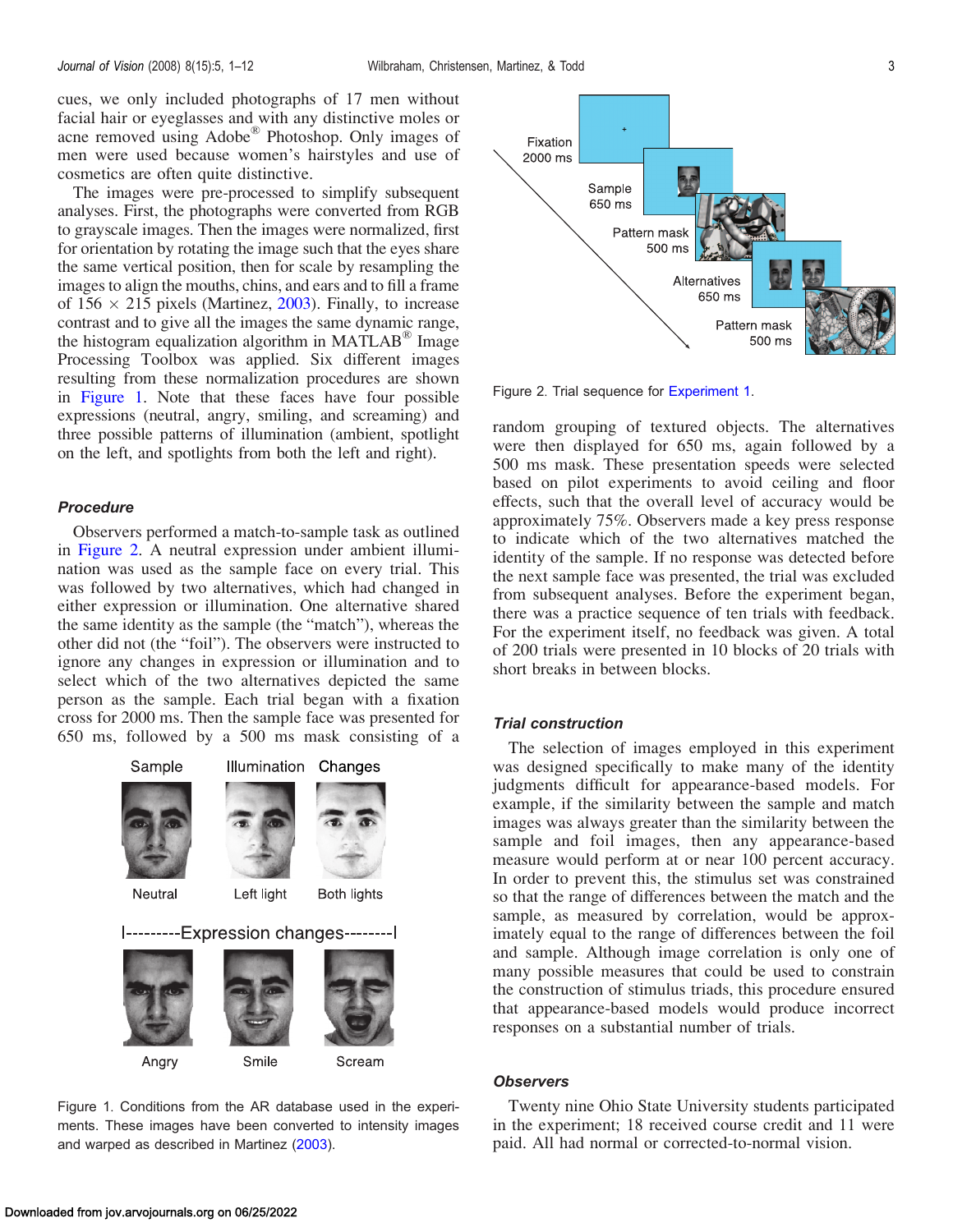

Figure 3. Observer accuracy across expression and illumination conditions in [Experiment 1.](#page-1-0)

### Results

Figure 3 shows the percentage of correct responses for each of the illumination and expression conditions, excluding the 0.0039 proportion of trials for which no response was recorded. Overall, the mean level of accuracy was 79% and the average response time was 938 ms. Note that there were no significant differences in performance among any of pair-wise combinations of conditions involving changes in facial expression or the pattern of illumination.

To assess the predictions of appearance-based models for performing this task, we used several commonly employed techniques for representing low level image structure. One approach is to consider each image as a vector in a high-dimensional space, where each individual pixel defines a dimension, and the intensity of the pixel defines a specific position along that dimension. An alternative representation that is perhaps more biologically plausible is to approximate the encoding of image structure as a set of filter outputs that are designed to mimic the responses of simple cells in area V1 of the visual cortex. In our implementation of this approach, these cells were modeled as log Gabor filters with six different orientations with a separation and bandwidth of 30 degrees, five different scales with a separation and bandwidth of 1.4 octaves, and two different phases (even and odd symmetric) in all possible combinations. The selection of five scales was constrained so that the wavelength of the smallest filter would cover at least three pixels, and the wavelength of the largest filter would be no larger than the size of the image. The output of each filter at each image location was computed in the Fourier domain as described by Kovesi [\(1999\)](#page-10-0). Much like a pixelbased representation, the set of filter outputs for any given image can be thought of as a vector in a high-dimensional space, where each individual Gabor filter defines a dimension, and the output of the filter defines a specific position along that dimension.

We also performed a principal components analysis in order to produce more streamlined versions of both the pixel and Gabor representations. One hundred principal components were extracted from an independent training set of 858 images of male faces from the AR database (Martinez & Benavente, [1998\)](#page-10-0). The training and test sets were mutually exclusive to mimic the novelty of the faces for the observers in our experiment. The training set included images of 34 individuals with all of the expression and illumination conditions used in the present experiment, plus several others that were not used in order to better simulate our subjects' breadth of experience with faces. These additional conditions included illumination with a bright spotlight from the right and images of individuals who wore sunglasses or a scarf.

For the PCA representations, each image was approximated as a linear weighted sum of the principal components (i.e., eigenfaces) that were calculated from the covariance matrix obtained from the training set of images (Turk & Pentland, [1991](#page-11-0)). As with the pixel and Gabor representations, an image is again considered as a vector in a high-dimensional space, but the dimensions are defined by the principal component weights rather than pixel intensities or the outputs of Gabor filters. In the PCA representation, we employed a total of 100 components, which accounted for over 99% of the data variance. Following Pentland et al. [\(1993](#page-10-0)), we excluded the first three principal components from the representation, because they are often most heavily influenced by variations in illumination as has been demonstrated by Belhumeur and Kriegman [\(1998](#page-9-0)). This produced slightly improved fits of the PCA models to human performance in the present experiment than when the first three components were included.

For each of these alternative representations, we used multiple metrics for quantitatively measuring the difference between any pair of image vectors. The first of these measures involved computing the Euclidean distance between their respective vector endpoints. We also performed a dot product on each pair of image vectors to compute the angle between them. The primary difference between these approaches is that the distance measure is sensitive to variations in image contrast, whereas the angle measure is not. For the PCA representations, we also employed a Mahalanobis distance metric, in which the space is warped according to the variances and covariances determined by the training samples. This is because PCA will select those dimensions that carry most of the covariance of the data. Using these as a distance metric ensures we appropriately weight the PCA dimensions by the relative amounts of covariance they account for.

One possible method for assessing the psychological validity of face recognition models is to compare their relative accuracy on face matching tasks with the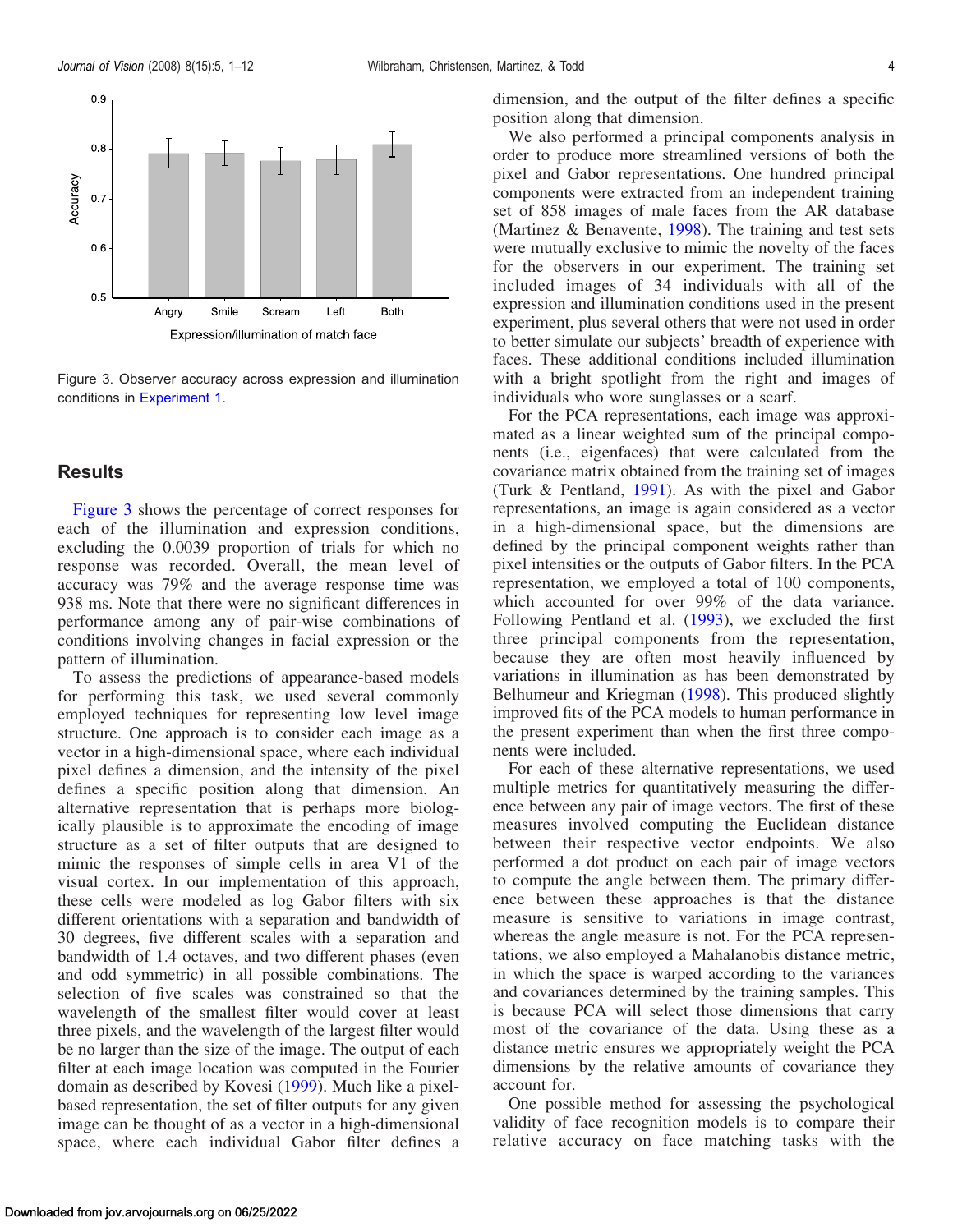| Measure              | Euclidean | Cosine | Mahalanobis |
|----------------------|-----------|--------|-------------|
| Raw pixels           | 0.68      | 0.72   |             |
| Gabor filter outputs | 0.71      | 0.78   |             |
| Pixel PCA            | 0.74      | 0.72   | 0.72        |
| Gabor filter PCA     | 0.68      | 0.72   | 0.76        |

Table 1. Mean proportion correct for appearance-based measures for [Experiment 1.](#page-1-0) For purposes of comparison, the proportion of correct responses for human observers was 0.78.

performance of human observers (Valentin et al., [1997](#page-11-0); Wallraven et al., [2005\)](#page-11-0). To facilitate that analysis in the present experiment we computed the predicted response on each trial for each of the possible difference measures described above. The predicted response in this context between the match and the foil is the one that is quantitatively most similar to the standard. Table 1 shows the percentage of correct responses predicted by each measure. Note that all of the models performed well above chance and that their overall levels of accuracy were quite similar to the performance of human observers with the same stimuli.

A more stringent analysis for assessing the psychological validity of these models is to compare the relative image differences on individual stimulus triads (i.e., the standard, match, and foil) with the accuracy of observers' judgments on those triads. To facilitate that analysis in the present study, we computed the difference in image structure between the sample and match on each trial, and subtracted that from the difference between the sample and foil. Thus, positive numbers would be obtained for trials in which the match was most similar to the sample, and negative numbers would be obtained when the foil was more similar. These difference measures could then be correlated using logistic regression with the percentage of trials that the observers correctly identified the match for each individual stimulus triad. The basic idea from the perspective of an appearance-based model is that observers should be most accurate for triads with large positive difference measures and least accurate for triads with large negative difference measures. The results of these regression analyses are presented in Table 2. Although most of these correlations were statistically significant because of the large number of degrees of freedom, none of the measures could account for more than 20% of the variance in the accuracy of observers' judgments among different triads. For the PCA representations, we also performed a moving window procedure as described by O'Toole, Abdi, Deffenbacher, and Valentin [\(1993](#page-10-0)) to see if the fits could be improved by only considering subsets of the principal components for measuring image differences. Although the optimal subsets produced somewhat better fits than the overall PCA, none of them produced  $r^2$  values above 0.22. Thus, these findings indicate that the pattern of errors for these appearance-based models had relatively little overlap with the errors produced by human observers.

In order to interpret these results, it is first necessary to measure the consistency among different observers in their overall patterns of errors. Suppose, for example, that each observer employed a different strategy for performing the required task. If the patterns of errors produced by these strategies were sufficiently heterogeneous, then the lack of regularity in the behavioral data would make it impossible for any model to account for a high proportion of the variance. In order to assess this issue, we employed a modified K-folds cross-validation procedure to compare the patterns of errors among different observers (Efron & Tibshirani, [1993\)](#page-10-0). The observers were divided into two near equal subsamples, and we calculated the percentage of correct responses within each subsample for each of the different stimulus triads that were presented over the course of the experiment. The relative accuracies among triads in one subsample were then correlated with those in the second subsample using logistic regression. This was repeated iteratively for all possible subsamples, and then a grand mean  $r^2$  was calculated. The results reveal that there was a high degree of consistency among the different observers such that the average  $r^2$  value from the K-folds analysis was 0.715. When considered in combination, these findings provide strong evidence that there was a reliable pattern of errors in the observers' face matching judgments, but that this pattern cannot be explained by any of the appearance-based measures we examined.

In an effort to better understand these results, we sorted all the triads in a spreadsheet based on the difference between human and model performances. The results of this sorting revealed quite clearly that the changes in illumination and changes from a neutral to a scream expression had the largest effects on the image-based models, but that these changes had relatively little impact on the accuracy of observers' judgments.

We also performed an additional analysis to assess any learning that may have taken place over the course of an experimental session. A t-test revealed that there was indeed a statistically significant improvement ( $p < 0.01$ ) in the overall accuracy of observers' responses from 76% in the first half of a session to 82% in the second half. This could have resulted from an increased familiarity with the experimental task, or from learning the most salient features of the 17 depicted individuals who were presented over multiple trials with different facial expressions and patterns of illumination.

| Measure              | Euclidean | Cosine   | Mahalanobis |
|----------------------|-----------|----------|-------------|
| Raw pixels           | $0.189*$  | $0.039*$ |             |
| Gabor filter outputs | $0.092*$  | < 0.001  |             |
| Pixel PCA            | $0.072*$  | $0.089*$ | $<$ 0.001   |
| Gabor filter PCA     | $0.085*$  | $0.089*$ | $0.156*$    |
|                      |           |          |             |

Table 2. Logistic regression  $r^2$  values for [Experiment 1](#page-1-0). Each measure was regressed against mean observer accuracy for each individual stimulus triad. All values with an asterisk are statistically significant ( $p < 0.01$ ).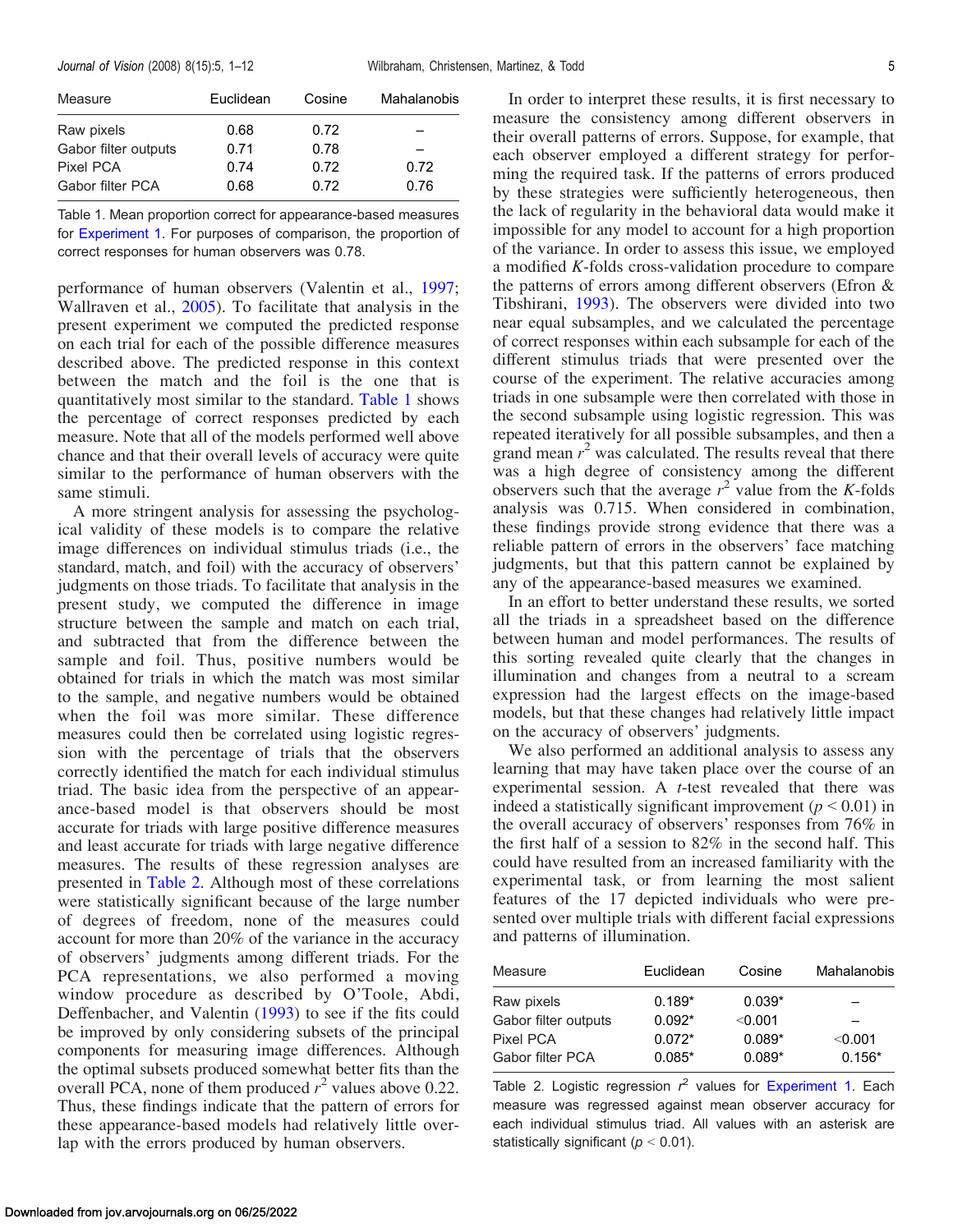### <span id="page-5-0"></span>Experiment 2

Experiment 2 was designed to investigate another type of low level image change that is irrelevant to facial identity, yet would likely pose severe problems for appearance-based models of face recognition. Suppose that you see someone for the first time through a screen door, and later see the same person through a different type of screen or through a clear window. These changes in the pattern of occlusion would produce large variations in low level image structure, but to what extent would they influence your ability to recognize the person? Experiment 2 was designed to address this question.

### Methods

### Stimuli

The apparatus was identical to [Experiment 1,](#page-1-0) and the same faces from the AR database were used. However, for this experiment, new stimuli were created by applying a checkerboard pattern over the images (see Figure 4). The checkerboard alternated between occluding black pixels and non-occluding pixels in 7 square-pixel blocks.

#### Procedure

Observers performed a face matching task in which they had to judge whether two sequentially presented faces



Figure 4. Checkerboard conditions in Experiment 2. The phase changes are most easily noted by focusing on the lower left corner of each image.



Figure 5. Trial sequence for Experiment 2.

were the same or different. Each trial began with the presentation of a fixation cross for 1500 ms. This was followed in sequence by a 1000 ms presentation of the first face in the center of the display screen, and a 500 ms presentation of a mask that was composed of overlapping textured objects. The second face was then presented for 1000 ms, followed by a second mask for 500 ms (see Figure 5). The second face was offset from the center of the display screen by 4 degrees in a randomly selected direction. Observers were required to indicate as quickly as possible whether or not the two presented faces had the same identity by pressing an appropriate response key on the computer keyboard. If no response was detected before the next face was presented, the trial was repeated at the end of the experiment. The first face in each sequence was always presented with a neutral expression and an ambient illumination, and it was always covered with a checkerboard mask. The second image always had an expression or illumination change as in [Experiment 1](#page-1-0), and it could have four different types of checkerboards (see Figure 4): one that was identical to the checkerboard on the first face, one that was phase shifted by 90 degrees or 180 degrees, or with no checkerboard at all.

As in [Experiment 1](#page-1-0), observers were instructed to ignore changes in expression and illumination when making their identity judgments. In addition, they were also told to ignore the checkerboard pattern. No feedback was provided during the experiment, though all observers were shown 10 practice trials with feedback at the beginning of an experimental session. Following this practice, each observer viewed 120 trials in 6 blocks of 20 trials each, with short breaks in between blocks.

#### **Observers**

Thirty Ohio State University students participated in the experiment for course credit. All had normal or correctedto-normal vision.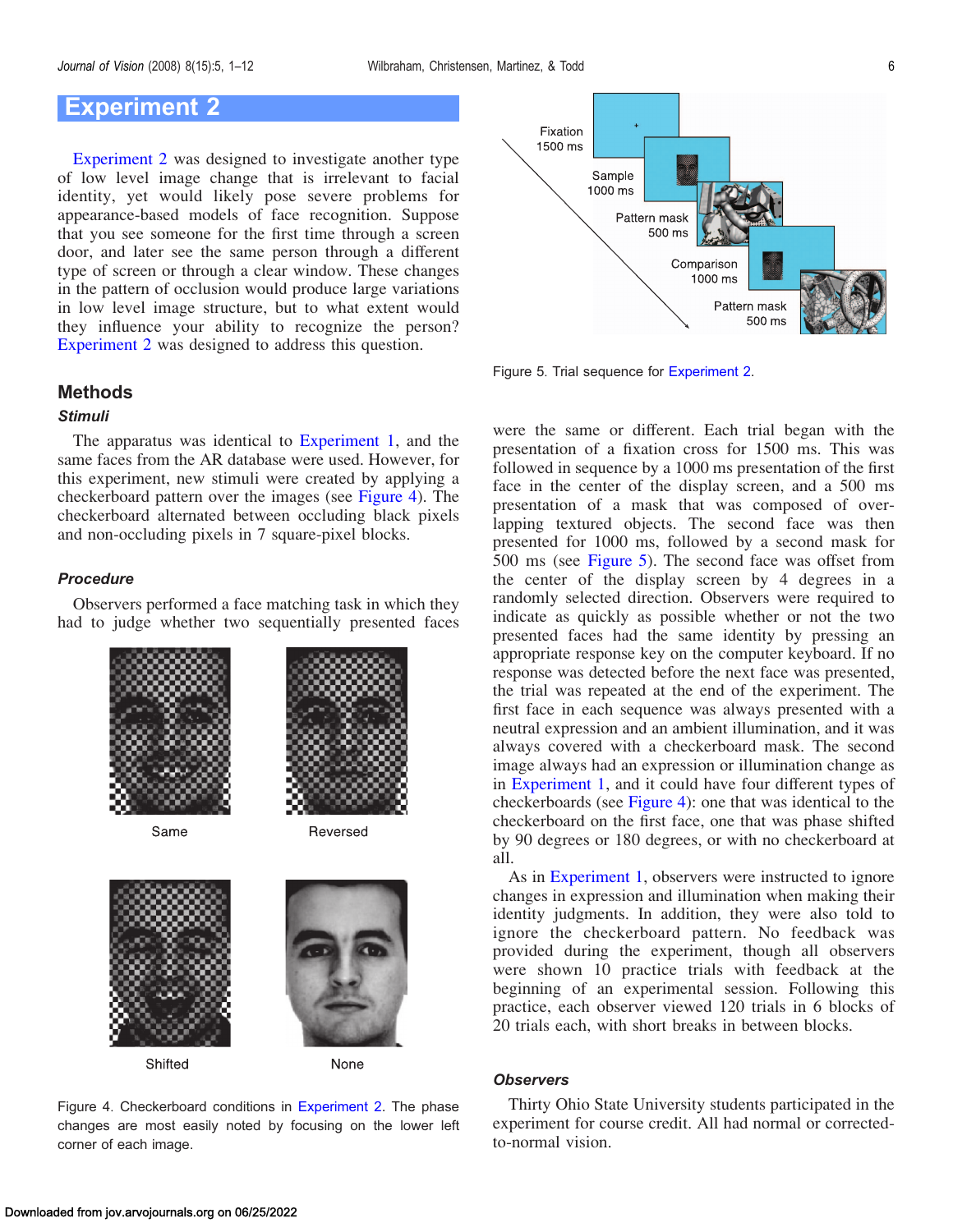### **Results**

Figure 6 shows the proportion of different responses for both "same" and "different" trials for each of the checkerboard conditions. Overall, the mean level of accuracy was  $72\%$  ( $d' = 1.20$ ) and the average response time was 1098 ms.

The differences between each pair of images were computed using the same computational procedures as described for [Experiment 1](#page-1-0). For the measures involving PCA, the principal components were obtained from an independent training set of 858 images as described in [Experiment 1.](#page-1-0) Note that these images were not masked by checkerboards.

One obvious strategy for performing same–different judgments within an appearance-based framework would be to set some threshold difference in low level image structure, such that pairs with differences above that threshold would be judged as "different", and all others would be judged as "same". To determine the predicted performance for all of the alternative difference measures, we computed the optimal threshold that would produce the highest levels of accuracy. The results of this analysis for each of the different measures are presented in Table 3.

Note that the PCA measures consistently outperformed those in which the images were represented in terms of pixel intensities or Gabor filter outputs. The highest level of performance was obtained for the pixel-based PCA representation when image differences were computed using the angle measure. Using the most optimal threshold, this measure discriminated faces correctly on 78% of trials ( $d' = 1.19$ ). The results for this measure in all of the checkerboard conditions are plotted in Figure 7.

To measure the consistency of performance across different observers, we used the same K-folds crossvalidation procedure as described for [Experiment 1](#page-1-0). The observers were divided into two equal subsamples, and we calculated the percentage of "different" responses within



Figure 6. Mean observer performance for all of the checkerboard conditions of [Experiment 2](#page-5-0).

| Measure              | Euclidean | Cosine | Mahalanobis |
|----------------------|-----------|--------|-------------|
| Raw pixels           | 0.57      | 0.57   |             |
| Gabor filter outputs | 0.65      | 0.62   |             |
| Pixel PCA            | 0.69      | 0.78   | 0.69        |
| Gabor filter PCA     | 0.70      | 0.69   | 0.69        |
|                      |           |        |             |

Table 3. The mean proportion of correct responses for appearance-based measures in [Experiment 2,](#page-5-0) which were calculated for the threshold yielding the highest  $d'$  value. For purposes of comparison, the proportion of correct responses for human observers was 0.72.

each subsample for each of the possible image pairs that were presented over the course of the experiment. The relative proportions of "different" responses among the stimulus pairs in one subsample were then correlated with those in the second subsample using logistic regression. This was repeated iteratively for all possible subsamples, and then a grand mean  $r^2$  was calculated. The results reveal that there was a high degree of consistency among the different observers such that the average  $r^2$  value from the K-folds analysis was 0.723.

Additional analyses were performed to determine if any of the appearance-based models could account for variations in difficulty among the different stimulus pairs. This was achieved by correlating the proportion of "different" judgments for each pair with the magnitude of their low level image differences using logistic regression. The results of this analysis are presented in [Table 4](#page-7-0) for all of the possible distance metrics we



Figure 7. Probability of different responses for the PCA pixel model across all the checkerboard conditions in [Experiment 2,](#page-5-0) using the threshold that produced the highest discrimination performance.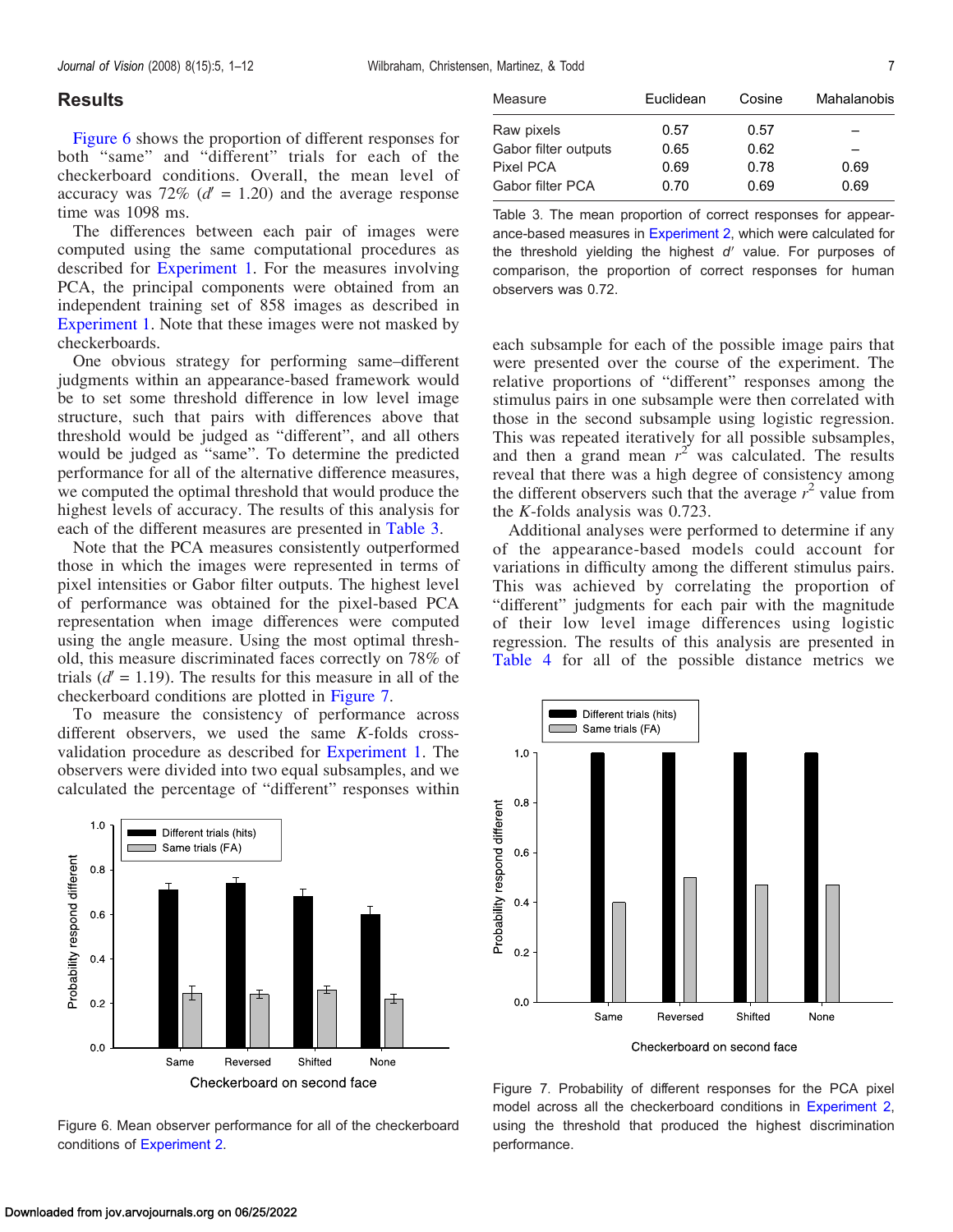<span id="page-7-0"></span>

| Measure              | Euclidean | Cosine    | Mahalanobis |
|----------------------|-----------|-----------|-------------|
| Raw pixels           | $<$ 0.001 | $0.044*$  |             |
| Gabor filter outputs | $0.135*$  | $<$ 0.001 |             |
| Pixel PCA            | $0.193*$  | $0.199*$  | $0.157*$    |
| Gabor filter PCA     | $0.222*$  | $0.224*$  | $0.102*$    |

Table 4. Logistic regression  $r^2$  values for [Experiment 2.](#page-5-0) Each measure was regressed against the mean proportion of different responses on each possible stimulus pair. All values with an asterisk are statistically significant ( $p < 0.01$ ).

considered. Although most of these correlations were statistically significant because of the large number of degrees of freedom, none of the measures could account for more than 22% of the variance in observers' judgments among different stimulus pairs. These fits were improved somewhat using an optimal subset of components in the PCA analyses as described by O'Toole et al. ([1993\)](#page-10-0), but the largest  $r^2$  value obtained by that procedure was only 0.28, thus indicating that the pattern of errors for these appearance-based models had relatively little overlap with the errors produced by human observers.

As in [Experiment 1](#page-1-0), we attempted to determine how the patterns of errors for the appearance-based models deviated from those of human observers by sorting all the stimulus pairs in a spreadsheet based on the difference between human and model performances. The results revealed that the changes in the checkerboards, changes in illumination, and changes from a neutral to a scream expression had the largest effects on the image-based models, but that these changes had much less influence on observers' judgments. We also performed an additional analysis to assess any learning that may have taken place over the course of an experimental session. In contrast to [Experiment 1,](#page-1-0) there was no significant improvement  $(p > 0.1)$  in the overall accuracy of observers' responses between the first and second halves of the experimental sessions.

# **Discussion**

The research described in the present article was designed to investigate the extent to which appearancebased models of face recognition can account for the ability of human observers to discriminate facial identity. There are several important aspects of these studies that deserve to be highlighted. First, the stimulus displays were selected so that accurate performance on a match-tosample or same–different task would require observers to distinguish changes in facial identity from changes in other properties such as facial expression or the pattern of illumination. Second, the difference between each pair (or triad) of images was measured using a wide variety of distance metrics in order to test a broad sample of possible appearance-based models. Third, the performance of each model was evaluated by calculating the difference between each pair (or triad) of images the observers were asked to judge and correlating those differences with the percentage of correct responses for each stimulus. Note that this is a much more sensitive measure than a simple comparison of overall accuracy, which is the criterion most commonly employed for assessing the psychological validity of face recognition models.

In both experiments, some of the appearance-based models we considered were able to achieve an overall level of accuracy that was similar to that of human observers. It is important to keep in mind, however, that the overall level of accuracy may be a misleading measure of performance for two reasons. First, the accuracy achieved by human observers in the present experiments was intentionally lowered by the brief presentation times in order to avoid ceiling effects. Had observers been allowed to peruse the stimulus pairs (or triads) with unlimited viewing time, the proportion of errors in their responses would have been substantially reduced. Second, measures of overall accuracy are incapable of revealing whether the pattern of errors by human observers is consistent with what would be predicted by computational models. Regression analyses on the relative performance for individual stimulus items provide a more powerful way of addressing this issue, and the results from both experiments provide strong evidence that the 10 appearance-based models we tested are incompatible with human performance. On average, the low level image differences accounted for only 8% of the variance in the accuracy of observers' judgments for different stimuli in [Experiment 1](#page-1-0), and only 13% of the variance in [Experi](#page-5-0)[ment 2](#page-5-0). One important issue that needs to be considered when interpreting these findings is the relative degree of consistency among different observers. Suppose, for example, that there were large individual differences among observers in the information they used to determine whether or not two images depicted the same person. Combining the results from a sufficiently heterogeneous group of subjects could potentially produce so much noise in the data that there would be little or no structure for any model to fit. In an effort to examine that possibility we performed a cross validation procedure in which we correlated the performance for each pair of images among different groups of observers. The average correlation between groups was 0.85 in both experiments. Thus, these findings indicate that there was a high degree of consistency among observers, and that the reliable variations in performance for different stimuli cannot be accounted for by any of the appearance-based models we examined.

It is interesting to note that the present results appear to be in conflict with an earlier study by Biederman and Kalocsai ([1997\)](#page-9-0), who investigated visual priming with filtered images of objects and faces. The stimuli in their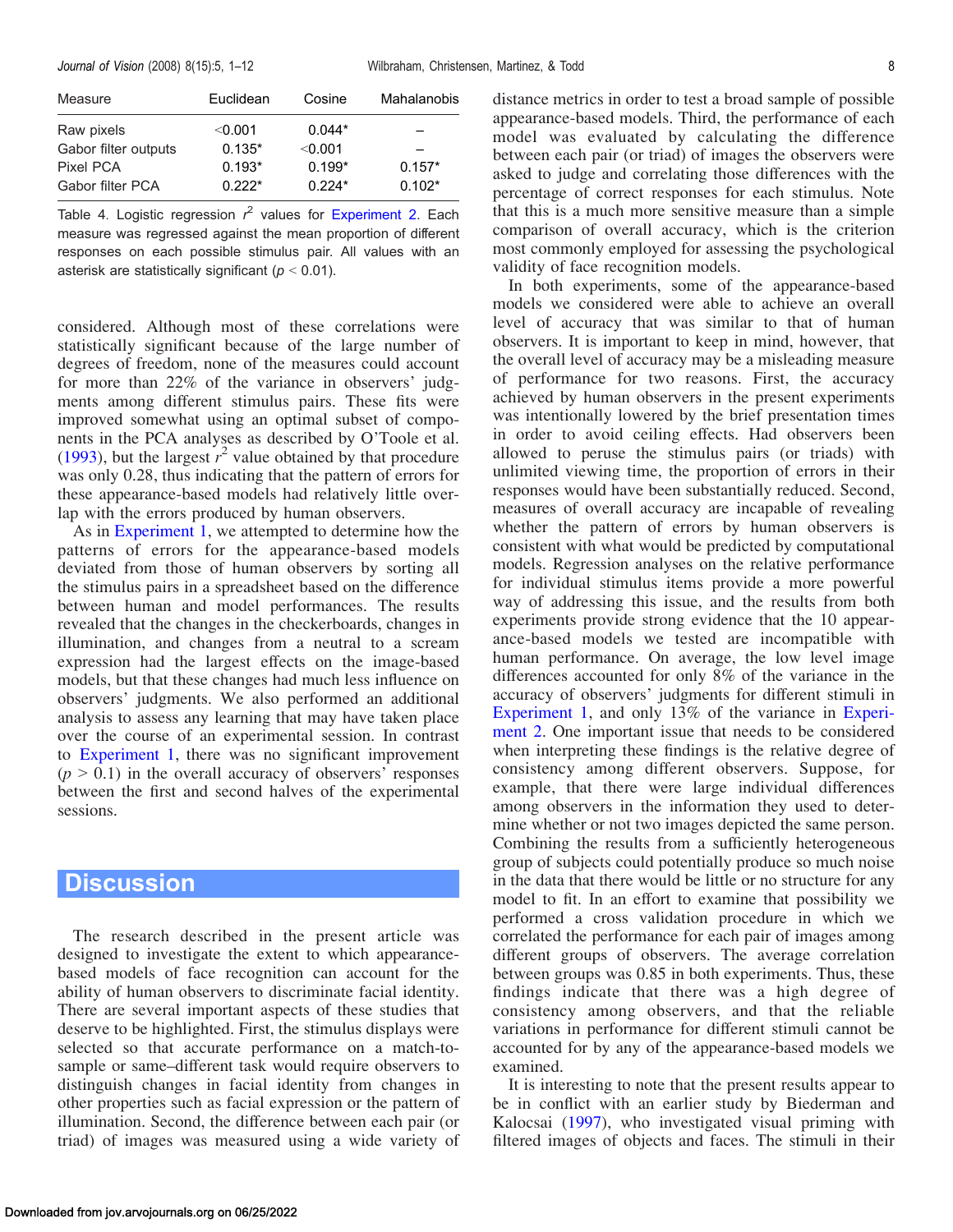

Figure 8. A grayscale image of a face (left), the same image with a randomly scrambled amplitude spectrum (middle), and the same image with a randomly scrambled phase spectrum (right).

study included pairs of complementary grayscale images in which every other Fourier component (8 scales  $\times$  8 orientations) was included in one member and the remaining components were included in the other. Observers were more accurate and had faster reaction times at identifying famous faces or objects when the images were identical to those presented in an earlier block. This priming effect also occurred for objects when a complimentary image was presented, but no priming occurred for complimentary images of faces. Biederman and Kalocsai concluded from this that the representation of a face, unlike that of objects, is specific to the original filter outputs of its Fourier components.

In order to assess the validity of this conclusion it is useful to consider the set of images presented in Figure 8. The image on the left is one of the stimuli from the present experiments. The image in the middle has a phase spectrum that is identical to the one on the left and an amplitude spectrum that was selected randomly from a uniform distribution. The image on the right, in contrast, has an amplitude spectrum that is identical to the one on the left, and a phase spectrum that was selected randomly from a uniform distribution. Note that the information about facial identity is preserved in the middle image even though the amplitudes of all the Fourier components have been randomly scrambled from the original image. This demonstration suggests that it is the alignments of the Fourier components that provide the primary information for the perceptual analysis of faces rather than their amplitudes. Scrambling the amplitude spectrum removes most of the luminance gradients within the original image, but it does not affect the contour structure of the facial features or the polarity of light and dark regions. These are the properties encoded by the phase spectrum that we suspect are most important for the perceptual analysis of faces.

One potentially important difference between the experiments reported by Biederman and Kalocsai ([1997\)](#page-9-0) and those reported here is that they used a name verification task with images of famous people, whereas we used a same–different identity task with images of unfamiliar individuals. Hancock, Bruce, and Burton [\(2000](#page-10-0)) have argued that the perceptual processing of familiar and unfamiliar faces may be quite different, but that it is the representations of unfamiliar faces that are most likely to be based on relatively low level image descriptions, such as the one proposed by Biederman and Kalocsai. Because familiar individuals have been seen in so many different contexts, it would be reasonable to expect that the representation of their faces would incorporate whatever context invariant properties makes them perceptually distinct from one another. Indeed, this view is supported by the finding that caricatures of familiar faces, which exaggerate distinctive features, are sometimes easier to recognize than the undistorted faces themselves (e.g., see Rhodes, Byatt, Tremewan, & Kennedy, [1997\)](#page-10-0).

Given that the pattern of performance of appearancebased models in the present investigation was quite different to that of humans, it is tempting to conclude that observers may incorporate a feature-based approach for performing same–different identity judgments, or perhaps some hybrid model that combines both approaches (e.g., Schwaninger, Wallraven, & Bülthoff, [2004](#page-10-0); Wallraven et al., [2005](#page-11-0)). The computational analysis of facial features typically involves a graph representation that captures the spatial arrangements of fiducial points, such as the corners of the mouth and eyes (Wiskott, Fellous, Krüger, & von der Malsburg, [1997](#page-11-0)). The primary limitation of these analyses as models of human face recognition is that there are no reliable procedures for localizing the fiducial points without manual intervention. One attempted solution to this problem is to use corner detectors to localize features in regions that exhibit high curvatures of pixel intensities within their neighborhood (Schwaninger et al., [2004\)](#page-10-0). Although this avoids the need for manual intervention, the fiducial points detected by this procedure are only loosely coupled to those that are marked by human observers. More accurate methods of extracting fiducial points have been developed that use manually marked images to train a system, which then operates autonomously subsequent to this training (Ding & Martinez, [2008](#page-10-0); Heisele, Serre,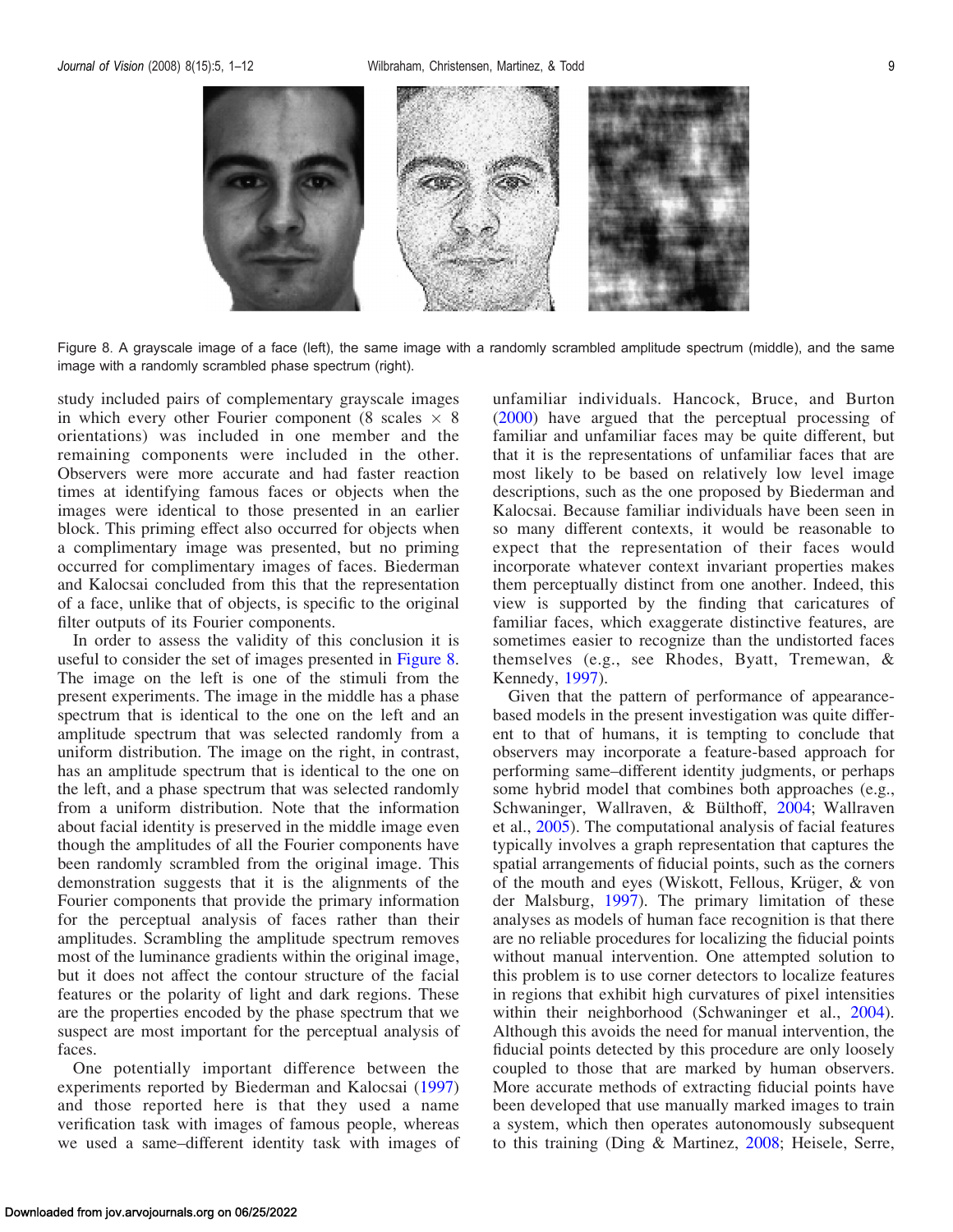<span id="page-9-0"></span>Pontil, & Poggio, [2001\)](#page-10-0). However, even with the addition of supervised learning, none of these systems would be able to cope with the checkerboard occlusions employed in [Experiment 2](#page-5-0) of the present study, and they cannot therefore account for the finding that these occlusions had relatively little impact on human performance.

Another possible approach to face recognition that is in some ways intermediate between feature-based and appearance-based models is to design a set of higher order filters that are sensitive to spatial relations that remain relatively invariant across different contexts. An excellent example of this general approach is the model of face detection developed by Sinha [\(2002b\)](#page-11-0) based on a template that captures the ordinal relations of image intensity on a human face that remain invariant over widely varying patterns of illumination. A similar approach has also been adopted for face recognition by Jiang et al. [\(2006](#page-10-0)). Their model is designed to capture the processing hierarchy within the human visual system in which the complexity of neurons' preferred stimuli and the size of their receptive fields increase progressively as information is propagated from primary to inferotemporal cortex. Jiang et al. have tested their model with 6804 possible parameter sets, and they found 35 that produced good fits to empirical data produced by human observers in a same–different identity paradigm. This finding highlights the difficulty of constructing a model based on higher order features in a principled manner, because there are no obvious constraints on the set of possible features to be considered. It is also important to note, moreover, that the facial images used by Jiang et al. ([2006\)](#page-10-0) did not include any identity-irrelevant variations in image structure, such as changes in illumination, expression, or pose, so it remains to be determined whether their approach can successfully cope with these changes.

# Acknowledgments

This research was supported by two grants from NSF (BCS-0546107 and BCS-0713055). This publication was also made possible by the support of the Air Force Research Laboratories Human Effectiveness Directorate.

Commercial relationships: none.

Corresponding author: Danelle A. Wilbraham.

Email: wilbraham.1@osu.edu.

Address: Department of Psychology, The Ohio State University, Columbus, Ohio 43210, USA.

### Footnote

<sup>1</sup>It is important to note that the terms feature-based and appearance-based have been used in a variety of ways in the both the face and object recognition literatures. Within the context of this paper, our usage of the term featurebased model applies specifically to models that analyze the shapes and/or configurations of namable structures on the human face, such as the eyes, nose, or chin. Because there are currently no automatic procedures for extracting these features, these models all involve some form of manual intervention. Our usage of the term appearancebased model, in contrast, refers to models that operate directly on pixel data or the outputs of wavelet filters without the need for manual intervention. Although these components of raw image data have also been referred to as features in a mathematical context, they are fundamentally different from the components used by feature-based models, because they do not correspond directly to namable structures that can be described using colloquial speech.

# References

- Barton, J. J., Zhao, J., & Keenan, J. P. (2003). Perception of global facial geometry in the inversion effect and prosopagnosia. Neuropsychologia, 41, 1703–1711. [\[PubMed](http://www.ncbi.nlm.nih.gov/pubmed/12887994?ordinalpos=18&itool=EntrezSystem2.PEntrez.Pubmed.Pubmed_ResultsPanel.Pubmed_DefaultReportPanel.Pubmed_RVDocSum)]
- Belhumeur, P. N., & Kriegman, D. (1998). What is the set of images of an object under all possible illumination conditions? International Journal of Computer Vision, 28, 245–260.
- Benson, P. J., & Perrett, D. I. (1994). Visual processing of facial distinctiveness. Perception, 23, 75-93. [\[PubMed](http://www.ncbi.nlm.nih.gov/pubmed/7936978?ordinalpos=9&itool=EntrezSystem2.PEntrez.Pubmed.Pubmed_ResultsPanel.Pubmed_DefaultReportPanel.Pubmed_RVDocSum)]
- Biederman, I., & Kalocsai, P. (1997). Neurocomputational bases of object and face recognition. Philosophical Transactions of the Royal Society of London B: Biological Sciences, 352, 1203–1219. [[PubMed](http://www.ncbi.nlm.nih.gov/pubmed/9304687?ordinalpos=3&itool=EntrezSystem2.PEntrez.Pubmed.Pubmed_ResultsPanel.Pubmed_DefaultReportPanel.Pubmed_RVDocSum)] [\[Article\]](http://www.pubmedcentral.nih.gov/articlerender.fcgi?tool=pubmed&pubmedid=9304687)
- Braje, W. L. (2003). Illumination encoding in face recognition: Effect of position shift. Journal of Vision, 3(2):4, 161–170, http://journalofvision.org/ 3/2/4/, doi:10.1167/3.2.4. [[PubMed](http://www.ncbi.nlm.nih.gov/pubmed/12678618?ordinalpos=1&itool=EntrezSystem2.PEntrez.Pubmed.Pubmed_ResultsPanel.Pubmed_DefaultReportPanel.Pubmed_RVDocSum)] [\[Article](http://journalofvision.org/3/2/4/)]
- Braje, W. L., Kersten, D., Tarr, M. J., & Troje, N. F. (1998). Illumination effects in face recognition. Psychobiology, 26, 371–380.
- Bruce, V., & Young, A. (1998). In the eye of the beholder: The science of face perception. Oxford, England: Oxford University Press.
- Brunelli, R., & Poggio, T. (1993). Face recognition: Features versus templates. IEEE Transactions on Pattern and Machine Intelligence, 15, 1042–1052.
- Burton, A. M., Miller, P., Bruce, V., Hancock, P. J., & Henderson, Z. (2001). Human and automatic face recognition: A comparison across image formats. Vision Research, 41, 3185-3195. [[PubMed\]](http://www.ncbi.nlm.nih.gov/pubmed/11711142?ordinalpos=16&itool=EntrezSystem2.PEntrez.Pubmed.Pubmed_ResultsPanel.Pubmed_DefaultReportPanel.Pubmed_RVDocSum)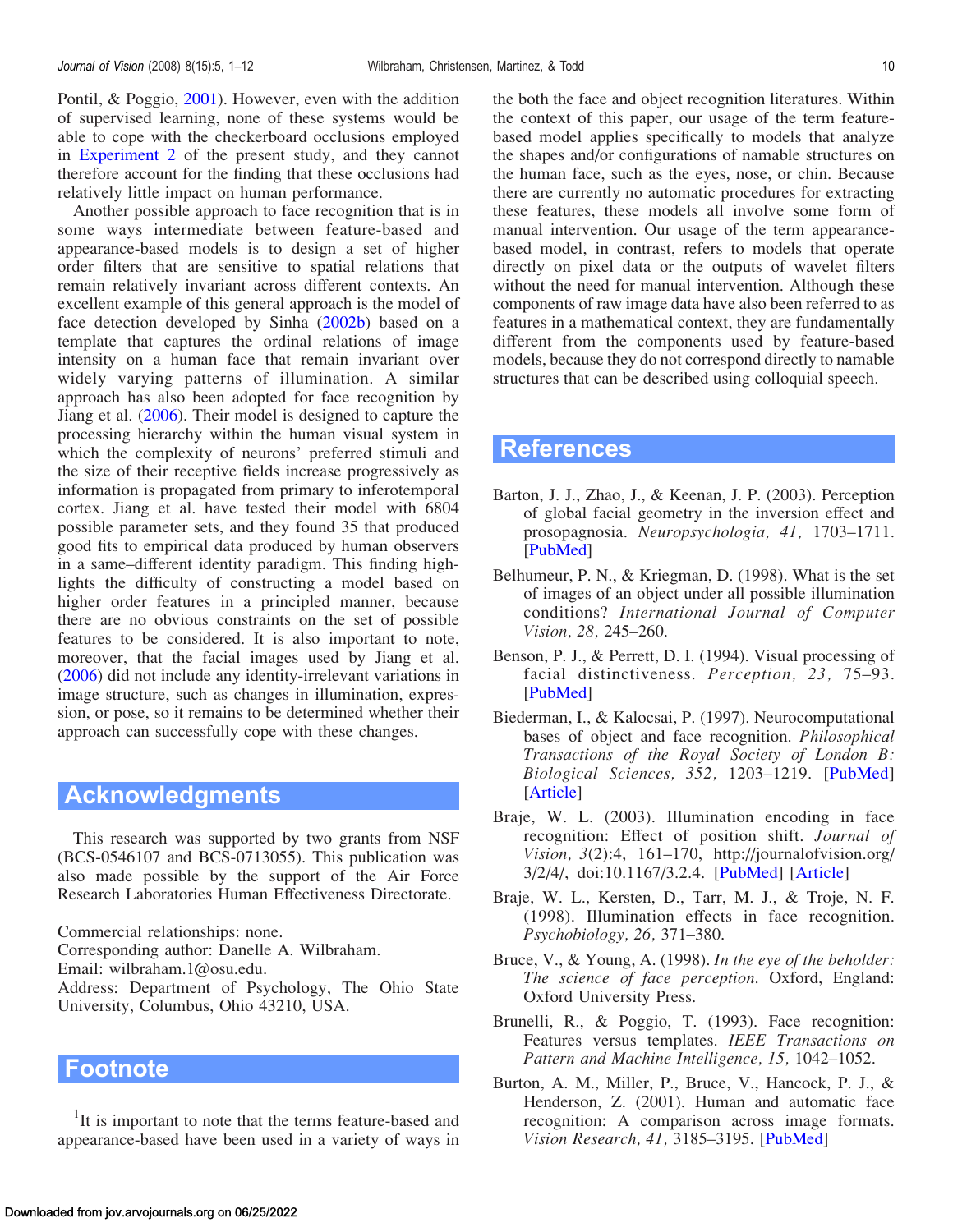- <span id="page-10-0"></span>Cooper, E. E., & Wojan, T. J. (2000). Differences in the coding of spatial relations in face identification and basic-level object recognition. Journal of Experimental Psychology: Learning, Memory, and Cognition, 26, 470–488. [\[PubMed](http://www.ncbi.nlm.nih.gov/pubmed/10764107?ordinalpos=10&itool=EntrezSystem2.PEntrez.Pubmed.Pubmed_ResultsPanel.Pubmed_DefaultReportPanel.Pubmed_RVDocSum)]
- Craw, I., Ellis, H., & Lishman, J. R. (1987). Automatic extraction of face features. Pattern Recognition Letters, 5, 183–187.
- Davies, G. M., Ellis, H., & Shepherd, J. (1978). Face identification: The influence of delay upon accuracy of Photofit construction. Journal of Police Science and Administration, 76, 35–42.
- Ding, L., & Martinez, A. M. (2008). Precise detailed detection of faces and facial features. Proceedings of the IEEE Computer Vision and Pattern Recognition (CVPR). Anchorage, AK.
- Efron, B., & Tibshirani, R. J. (1993). An introduction to the bootstrap. New York: Chapman & Hall.
- Ellis, H. D., Shepherd, J. W., & Davies, G. M. (1979). Identification of familiar and unfamiliar faces from internal and external features: Some implications for theories of face recognition. Perception, 8, 431–439. [\[PubMed](http://www.ncbi.nlm.nih.gov/pubmed/503774?ordinalpos=84&itool=EntrezSystem2.PEntrez.Pubmed.Pubmed_ResultsPanel.Pubmed_DefaultReportPanel.Pubmed_RVDocSum)]
- Goldstein, A. J., Harmon, L. D., & Lesk, A. B. (1971). Identification of human faces. Proceedings of the IEEE, 59, 748.
- Hancock, P. J., Bruce, V. V., & Burton, A. M. (2000). Recognition of unfamiliar faces. Trends in Cognitive Sciences, 4, 330–337. [\[PubMed](http://www.ncbi.nlm.nih.gov/pubmed/10962614?ordinalpos=43&itool=EntrezSystem2.PEntrez.Pubmed.Pubmed_ResultsPanel.Pubmed_DefaultReportPanel.Pubmed_RVDocSum)]
- Heisele, B., Serre, T., Pontil, M., & Poggio, T. (2001). Component-based face detection. In Proceedings of the 2001 IEEE Computer Society Conference on Computer Vision and Pattern Recognition (CVPR) (pp. 657–662). Kauai, HI: IEEE Computer Society Press.
- Hill, H., & Bruce, V. (1991). Effects of lighting on the perception of facial surfaces. Journal of Experimental Psychology: Human Perception and Performance, 4, 263–266.
- Hill, H., & Bruce, V. (1996). Effects of lighting on the perception of facial surfaces. Journal of Experimental Psychology: Human Perception and Performance, 22, 986–1004. [[PubMed\]](http://www.ncbi.nlm.nih.gov/pubmed/8756964?ordinalpos=2&itool=EntrezSystem2.PEntrez.Pubmed.Pubmed_ResultsPanel.Pubmed_DefaultReportPanel.Pubmed_RVDocSum)
- Hill, H., Schyns, P. G., & Akamatsu, S. (1997). Information and viewpoint dependence in face recognition. Cognition, 62, 201–222. [[PubMed\]](http://www.ncbi.nlm.nih.gov/pubmed/9141907?ordinalpos=4&itool=EntrezSystem2.PEntrez.Pubmed.Pubmed_ResultsPanel.Pubmed_DefaultReportPanel.Pubmed_RVDocSum)
- Jiang, X., Rosen, E., Zeffiro, T., VanMeter, J., Blanz, V., & Riesenhuber, M. (2006). Evaluation of a shape-based model of human face discrimination using fMRI and behavioral techniques. Neuron, 50, 159–172. [\[PubMed](http://www.ncbi.nlm.nih.gov/pubmed/16600863?ordinalpos=1&itool=EntrezSystem2.PEntrez.Pubmed.Pubmed_ResultsPanel.Pubmed_DefaultReportPanel.Pubmed_RVDocSum)] [\[Article\]](http://www.sciencedirect.com/science?_ob=ArticleURL&_udi=B6WSS-4JN1NYS-M&_user=10&_rdoc=1&_fmt=&_orig=search&_sort=d&view=c&_version=1&_urlVersion=0&_userid=10&md5=f68f43f0763d1447afb13825708c5d9f)
- Kanade, T. (1973). Picture processing system by computer complex and recognition of human faces (Doctoral

dissertation, Kyoto University, Kyoto, Japan). Retrieved from [http://www.ri.cmu.edu/pub\\_files/](http://www.ri.cmu.edu/pub_files/pub3/kanade_takeo_1973_1/kanade_takeo_1973_1.pdf) [pub3/kanade\\_takeo\\_1973\\_1/kanade\\_takeo\\_1973\\_1.](http://www.ri.cmu.edu/pub_files/pub3/kanade_takeo_1973_1/kanade_takeo_1973_1.pdf) [pdf](http://www.ri.cmu.edu/pub_files/pub3/kanade_takeo_1973_1/kanade_takeo_1973_1.pdf).

- Kaya, Y., & Kobayashi, K. (1972). A basic study on human face recognition. In S. Wanatabe (Ed.), Frontiers of pattern recognition (p. 265). New York: Academic Press.
- Kovesi, P. D. (1999). Image features from phase congruency. Journal of Computer Vision Research, 1, 2–26.
- Liu, C. H., & Chaudhuri, A. (2002). Reassessing the 3/4 view effect in face recognition. Cognition, 83, 31–48. [\[PubMed](http://www.ncbi.nlm.nih.gov/pubmed/11814485?ordinalpos=1&itool=EntrezSystem2.PEntrez.Pubmed.Pubmed_ResultsPanel.Pubmed_DefaultReportPanel.Pubmed_RVDocSum)]
- Martinez, A. M. (2003). Matching expression variant faces. Vision Research, 43, 1047-1060. [[PubMed\]](http://www.ncbi.nlm.nih.gov/pubmed/12676247?ordinalpos=75&itool=EntrezSystem2.PEntrez.Pubmed.Pubmed_ResultsPanel.Pubmed_DefaultReportPanel.Pubmed_RVDocSum)
- Martinez, A. M., & Benavente, R. (1998). The AR face database. CVC Technical Report #24.
- Meytlis, M., & Sirovich, L. (2007). On the dimensionality of face space. IEEE Transactions on Pattern Analysis and Machine Intelligence, 29, 1262-1267. [\[PubMed\]](http://www.ncbi.nlm.nih.gov/pubmed/17496382?ordinalpos=10&itool=EntrezSystem2.PEntrez.Pubmed.Pubmed_ResultsPanel.Pubmed_DefaultReportPanel.Pubmed_RVDocSum)
- Nachson, I., Moscovitch, M., & Umilta, C. (1995). The contribution of external and internal features to the matching of unfamiliar faces. Psychological Research, 58, 31–37. [\[PubMed](http://www.ncbi.nlm.nih.gov/pubmed/7675930?ordinalpos=16&itool=EntrezSystem2.PEntrez.Pubmed.Pubmed_ResultsPanel.Pubmed_DefaultReportPanel.Pubmed_RVDocSum)]
- O'Toole, A. J., Abdi, H., Deffenbacher, K. A., & Valentin, D. (1993). Low dimensional representation of faces in higher dimensions of the face space. Journal of the Optical Society of America A, 10, 405–411.
- O'Toole, A. J., Edelman, S., & Bülthoff, H. H. (1998). Stimulus-specific effects in face recognition over changes in viewpoint. Vision Research, 38, 2351–2363. [\[PubMed\]](http://www.ncbi.nlm.nih.gov/pubmed/9798004?ordinalpos=2&itool=EntrezSystem2.PEntrez.Pubmed.Pubmed_ResultsPanel.Pubmed_DefaultReportPanel.Pubmed_RVDocSum)
- Pentland, A., Starner, T., Etcoff, N., Masoiu, N., Oliyide, O., & Turk, M. (1993). Experiments with eigenfaces. In R. Bajcsy (Ed.), Proceedings of the 13th International Joint Conference on Artificial Intelligence, Looking at People Workshop. Chambéry, France: Morgan Kaufman.
- Rhodes, G., Brennan, S., & Carey, S. (1987). Identification and ratings of caricatures: Implications for mental representations of faces. Cognitive Psychology, 19, 473–497. [\[PubMed](http://www.ncbi.nlm.nih.gov/pubmed/3677584?ordinalpos=87&itool=EntrezSystem2.PEntrez.Pubmed.Pubmed_ResultsPanel.Pubmed_DefaultReportPanel.Pubmed_RVDocSum)]
- Rhodes, G., Byatt, G., Tremewan, T., & Kennedy, A. (1997). Facial distinctiveness and the power of caricatures. *Perception*, 26, 207–223. [[PubMed\]](http://www.ncbi.nlm.nih.gov/pubmed/9274754?ordinalpos=3&itool=EntrezSystem2.PEntrez.Pubmed.Pubmed_ResultsPanel.Pubmed_DefaultReportPanel.Pubmed_RVDocSum)
- Sadr, J., Jarudi, I., & Sinha, P. (2003). The role of eyebrows in face recognition. Perception, 32, 285–293. [\[PubMed](http://www.ncbi.nlm.nih.gov/pubmed/12729380?ordinalpos=2&itool=EntrezSystem2.PEntrez.Pubmed.Pubmed_ResultsPanel.Pubmed_DefaultReportPanel.Pubmed_RVDocSum)]
- Schwaninger, A., Wallraven, C., & Bülthoff, H. H. (2004). Computational modeling of face recognition based on psychophysical experiments. Swiss Journal of Psychology, 63, 207–215.